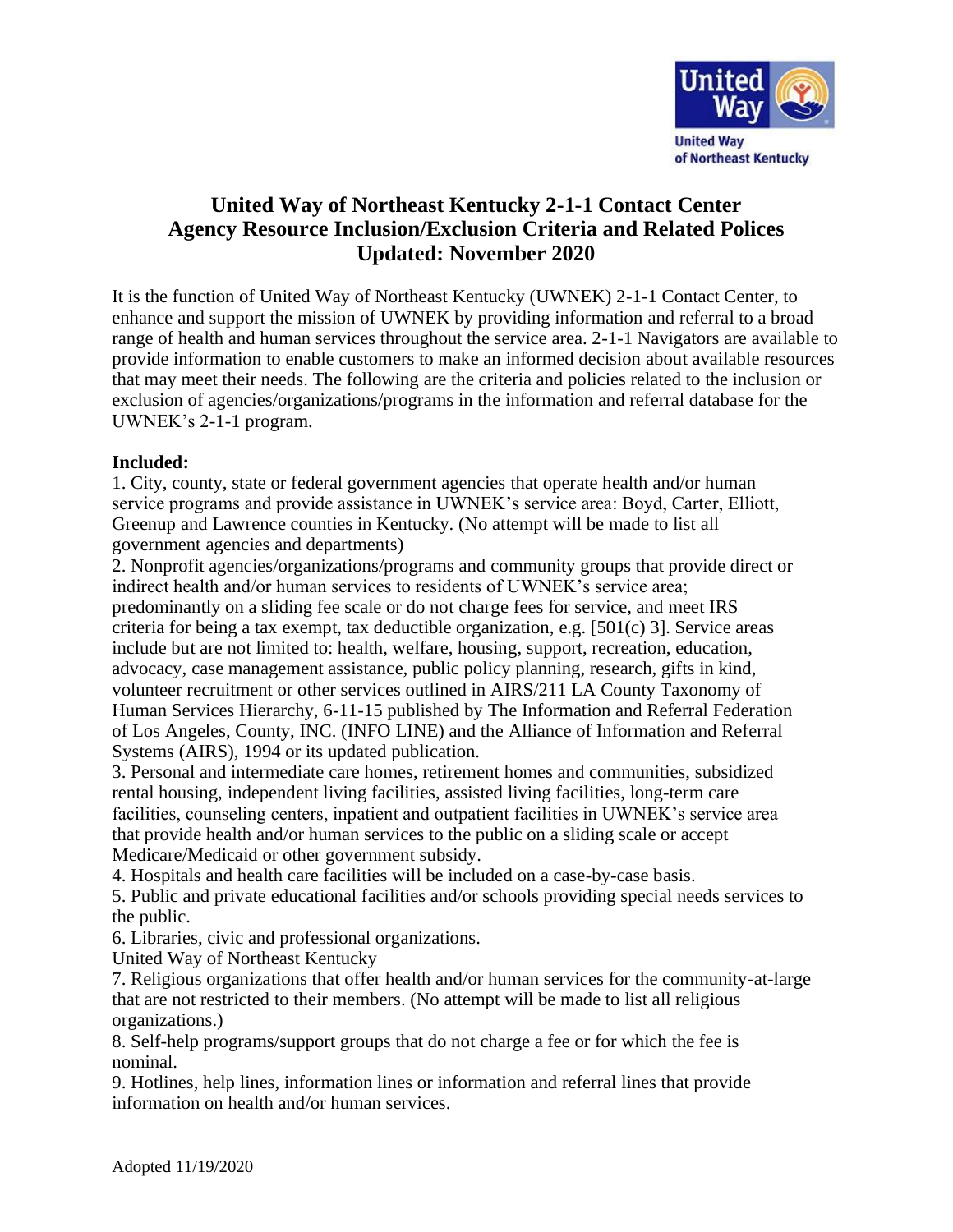

10. Agencies/organizations/programs that provide referrals to licensed and or bonded entities such as therapists, skilled nursing, assisted living and long-term care facilities for the elderly/disabled; in-home care agencies, childcare centers and in-home childcare.

11. For profit agencies/organizations/programs and community groups providing health and/or human services not available in the regional nonprofit or government sector or those who offer a service not adequately provided by the nonprofit or governmental sectors and who offer those programs/services either free or based on a sliding fee scale, accept Medicare/Medicaid or other government subsidy. For-profit agencies will also be included when required by funders. Inclusion may be based on consideration of such factors as geographical location, special target population served, accessible hours or other specialized/specific attributes.

12. Agencies/organizations/programs and community groups outside UWNEK's service area that: a) would otherwise meet a service need for residents not met by agencies or organizations within the service area and b) would otherwise qualify for inclusion in the UWNEK 2-1-1 database.

13. All UWNEK member agencies that meet the subsequent guidelines.

## **Excluded:**

1. Agencies/organizations/programs and community groups that deny service on the basis of discrimination due to: age, race, religion, gender, language, disability, sexual orientation, ancestry, nationality or on any other basis not permitted by law, unless such discrimination is reasonable in order to meet the needs of the organization's target population and such discrimination is permitted by law, (e.g. community center for senior citizens, services for unwed teen mothers).

2. Agencies/organizations/programs and community groups that violate local, state or federal laws or regulations.

3. Agencies/organizations/programs and community groups that provide information for profit only.

4. Agencies/organizations/programs and community groups that provide unlicensed and/or unbonded and/or uninsured services, where required.

5. UWNEK 2-1-1 reserves the right to exclude any agencies/organizations/programs that UWNEK 2-1-1 has a reasonable, factual basis to believe services provided to clients are not in accordance with commonly accepted professional practices and standards.

6. Agencies/organizations/programs that provide services only to their members.

7. Practitioners that are too numerous.

8. Agencies/organizations/programs that do not meet the inclusion criteria.

9. Agencies/organizations that do not maintain a physical presence within reasonable service parameters of the UWNEKk service region.

Agency Resource Inclusion/Exclusion Related Policies

1. Agencies/organizations/programs must show evidence of an established service site and make the site available to UWNEK for visitation if requested.